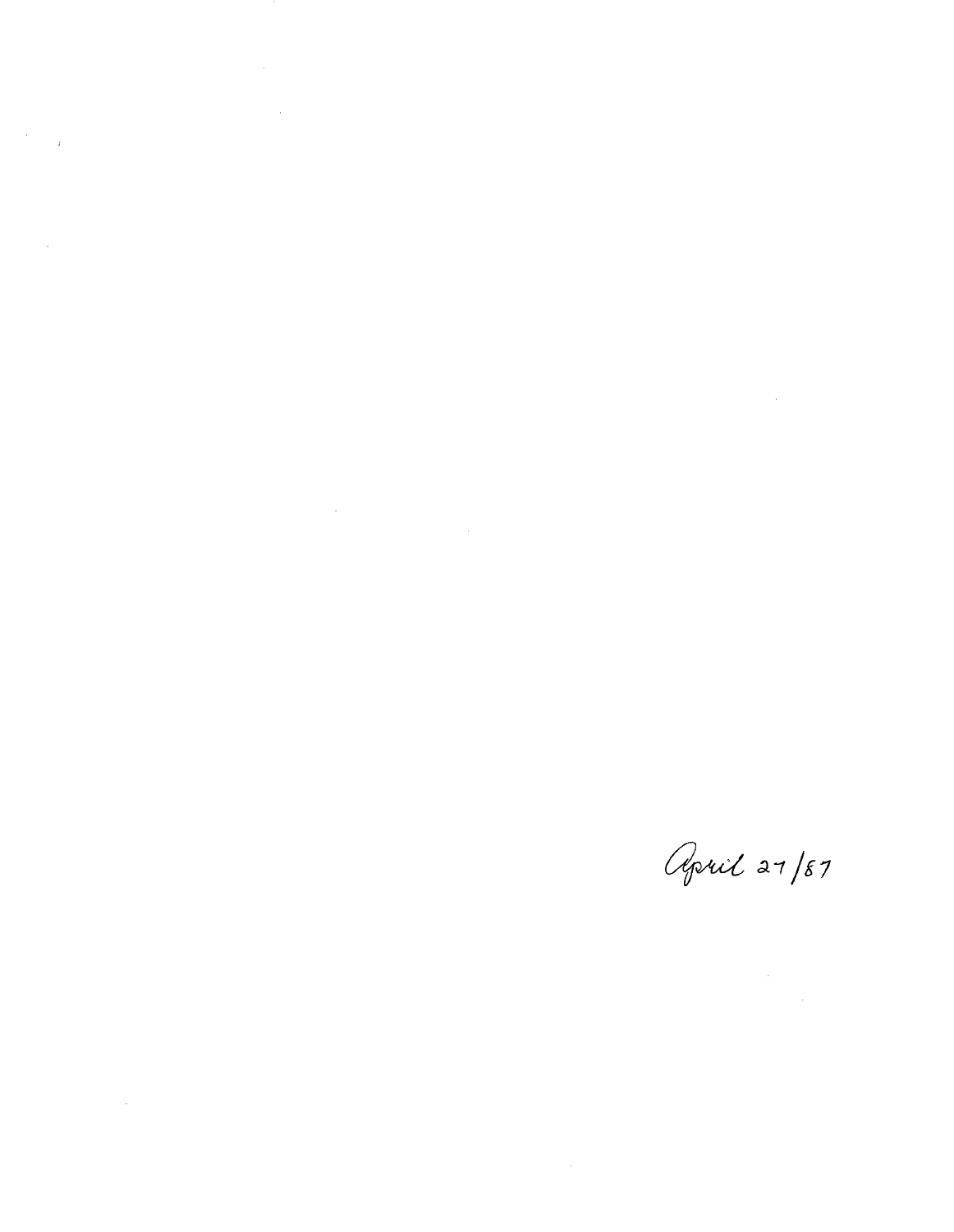Minutes of the 92nd Meeting of the Executive Committee held Monday, April 27, 1987 at 10:30 a.m. in Room 250 Allen Building.

LCGraham, Present: C. C. Bigelow (Chair), N. E. Losey, W. C. Baldwin, N. R. Hunter J. P. McClure, F. Hawthorne, K. S. Mount, and T. Wiens  $\int g \, m e \,$  Connell

Regrets: H. Williams,  $\beta$ K /s $A$ - $A$ .

This meeting was called to discuss possible ways to make the business of the Executive more meaningful.

Following discussion it was agreed that some changes would be proposed and that the Dean provide the wording. The dean has suggested the following.

The following amendments to the Faculty of Science By-Law should be sent to Faculty Council for approval.

11.1. Delete (c) and replace by

(c) One faculty member elected by each department council

(d) One member chosen by the Science Students Association

فسالما للم

2. (a) Insert "faculty" after "elected"

Add "The dean will arrange to stagger the terms at the first election."

 $\alpha_{\rm eff} = \alpha_{\rm eff}$  ,  $\alpha_{\rm eff} = \Delta \beta_{\rm eff}$ 

Delete (b) and (c).